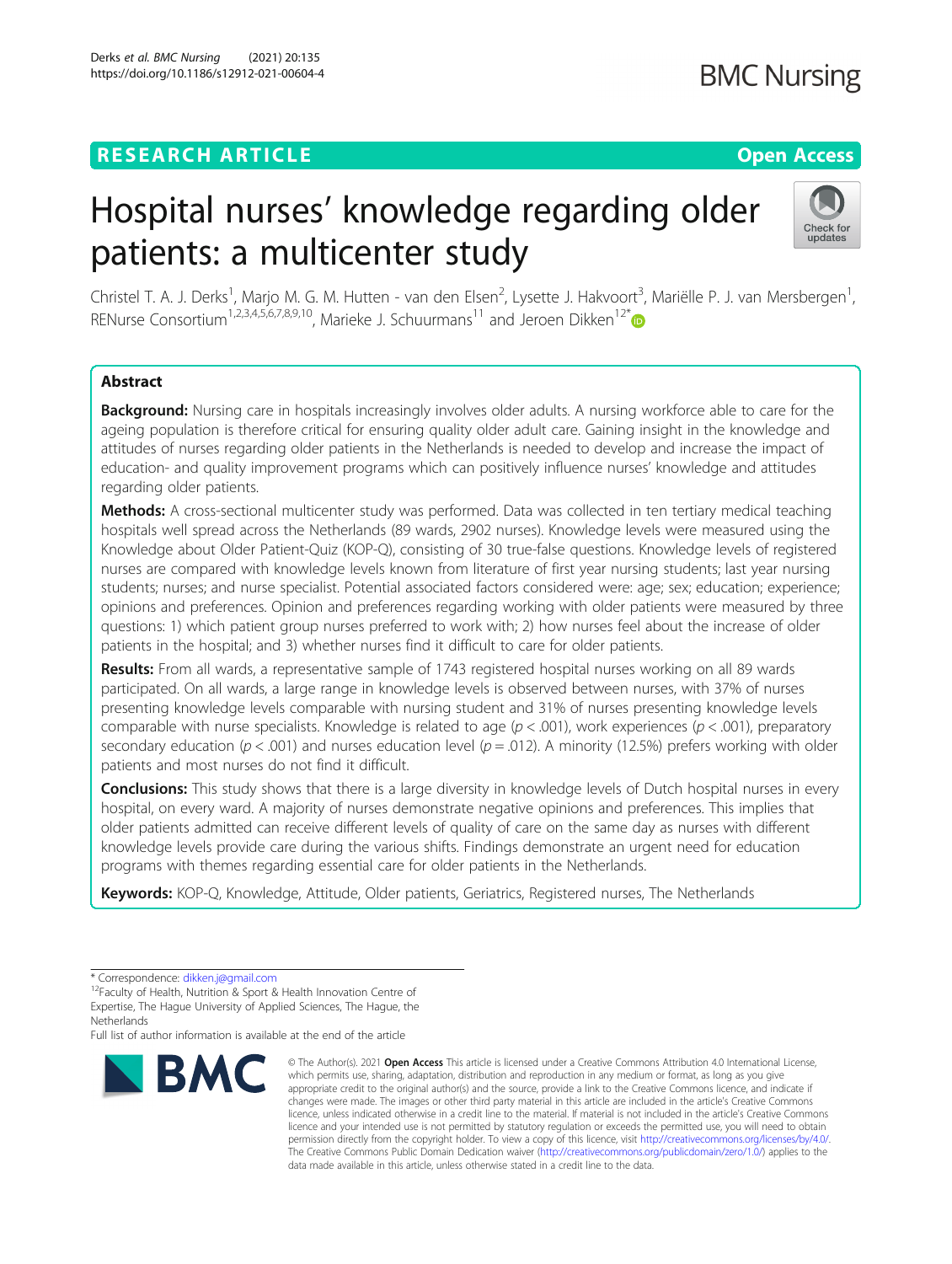# Background

In the Netherlands, the older population (aged 65 and over) accounted for 19.2% of the population in 2019, and is predicted to be 25.5% by the year 2040 [\[1](#page-7-0)]. Because of these demographic changes, nursing care in hospitals increasingly involve older patients [[2\]](#page-7-0). Older people are more likely to experience multiple chronic health conditions, have issues related to poly-pharmacy and often require additional support with activities of daily living [\[3](#page-7-0)]. Furthermore, the complexity of care needs of older people has increased as a result of life prolonging advancements in healthcare [[4\]](#page-7-0). This results in a rising demand for nurses demonstrating excellent knowledge, attitudes and skills regarding the care for older patients as nurses are directly influencing the quality of care older patients receive [[5\]](#page-7-0).

Several studies have investigated the knowledge and attitudes of nurses towards older patients  $[4, 6-9]$  $[4, 6-9]$  $[4, 6-9]$  $[4, 6-9]$  $[4, 6-9]$ . These studies found that care for older people is not considered a very attractive area of nursing practice [\[4](#page-7-0), [7,](#page-7-0) [8](#page-7-0), [10\]](#page-7-0), mostly as a result of professional disrespect for choosing to work with older people and the related low status of older people in the hospital setting [[11](#page-7-0), [12](#page-7-0)]. Older patients can be considered a burden and obstacle to the more important work of caring for younger adults, with some nurses finding care for cognitively impaired older people difficult and frustrating [\[13](#page-7-0)]. Rush et al. [[9\]](#page-7-0) found that nurses' held coexisting positive and negative attitudes towards generic and specific aspects of older adult care. Negative attitudes, in particular, were directed at the characteristics of older adults, their care demands or where reflected in nurses' approaches to care.

Many of the studies measuring nurses' knowledge and attitudes included by Liu et al. [[7\]](#page-7-0) and Rush et al. [\[9](#page-7-0)] had methodological limitations and both highlight the paucity of research examining nurses' knowledge and attitudes towards older adult care. One of the most important limitation was the poor quality of measurement instruments used which was already noticed in the year 2000 [\[6](#page-7-0)], but no new instruments were adequately developed and validated between 2000 and 2013. Thereafter, Dikken et al. developed and validated a new instrument, the Knowledge about Older Patients – Quiz (KOP-Q) [[14,](#page-7-0) [15](#page-7-0)] in order to investigate the knowledge levels about older patients among nursing student and hospital nurses [\[16](#page-7-0)]. The results from this study were in line with previous results from studies included by Courtney et al. [[6\]](#page-7-0), Liu et al. [\[7](#page-7-0)] and Rush et al. [[9\]](#page-7-0): a substantial proportion of participants in all groups demonstrated insufficient knowledge about older patients. Because of methodological limitations encountered in previous studies [\[6](#page-7-0), [7](#page-7-0)], and a small number of participating hospitals and nurses included in the more recent studies regarding nurses' knowledge levels [[16](#page-7-0)], the generalizability of results for the Netherlands can be questioned.

The aim of this study was, therefore, to explore the current knowledge of hospital nurses in the Netherlands regarding older patients using a representative sample size. Furthermore, it was tested whether the level of knowledge is associated with age, level of education, working experience and specialty of ward. Finally, three additional questions regarding nurses' opinions and preferences towards working with older patients are explored in relation with knowledge levels. The analysis were guided by four research questions:

- 1. What are the current knowledge levels of hospital nurses in the Netherlands?
- 2. What factors are associated with the knowledge levels of nurses in the Netherlands?
- 3. What are nurses' opinions and preferences regarding care for older patients?
- 4. How are opinions and preferences related with knowledge levels demonstrated by nurses in the Netherlands?

As there is a paucity of research examining nurses attitudes and knowledge towards older patients, results from this large multicenter study can help hospitals in prioritizing and highlighting the importance of educational and/or quality improvement programs regarding care for older patients in the future.

# **Methods**

# Design

This study used a multicenter cross-sectional design.

# Setting, participants and data collection

Participants were recruited from ten tertiary medical teaching hospitals in the Netherlands, which are affiliated with the Research and Education in Nursing (RENurse) consortium. Hospitals are located in both urban and rural areas across the Netherlands. The research coordinator of each participating hospital approached managers from different wards where older patients are admitted. Each hospital included at least two surgical wards and two internal medicine wards. Included wards were regular wards (e.g. surgical ward, internal medicine ward, lung medicine ward, etc), daycare surgery, intensive care, emergency room and wards specialized in dialysis. When the managers gave consent for participation, all nurses who met the inclusion criteria received an e-mail with information about the research and a link to the online survey. The online survey consisted of the information letter and an informed consent page, followed by the Knowledge about Older Patient-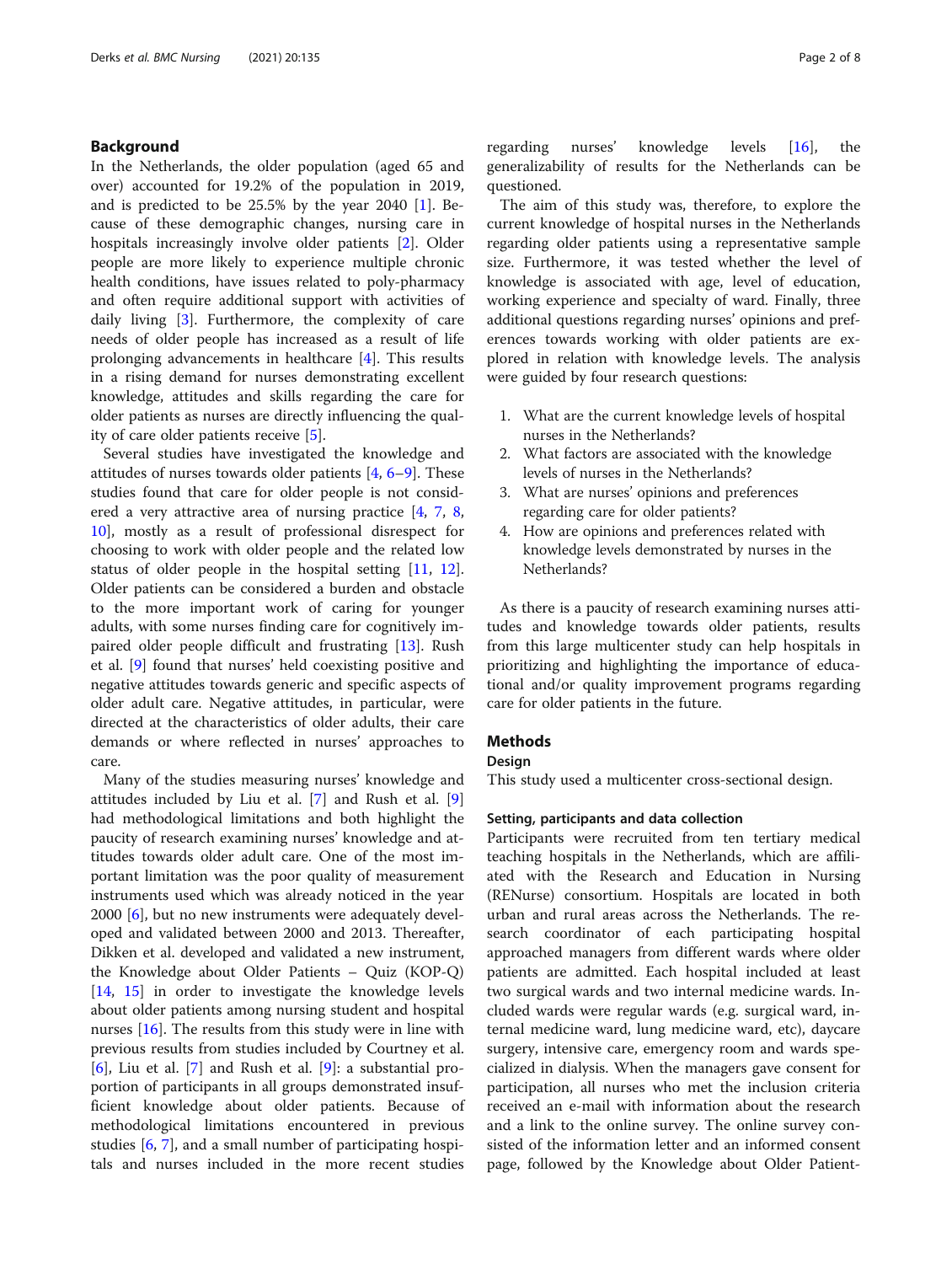Quiz (KOP-Q) [[14,](#page-7-0) [15](#page-7-0)]. The online survey was developed using SurveyMonkey which is online survey software to create and run professional online surveys [\[17](#page-7-0)]. Inclusion criteria for participants in this study were: 1) being a registered nurse, 2) having a main contract on one ward, 3) providing informed consent. Student nurses were excluded for participating in this study.

Data were collected between February 1st 2018 and March 8th 2018. Using a margin of error of 5% and a confidence level of 99.9%, a minimum of 1068 respondents was needed to be representative for the total number of hospital nurses working in the Netherlands ( $n =$ 77.175 in 2018, [\[18\]](#page-7-0)). Of the 2902 registered nurses who were invited to participate, a total of 1922 completed the questionnaire (66.2%). Participants, who did not provide informed consent, were excluded from the data analysis  $(n = 21)$ . Participants, who did not meet the other inclusion criteria were also excluded ( $n = 6$ ). Finally, 152 participants did not complete all the questions of the KOP-Q and were, therefore, excluded. This led to a total sample of 1743 registered nurses. In all participating hospitals, the overall response rate of included participants reached a minimum of 60% and registered nurses participating were highly representative for the nursing population in Dutch hospitals.

# The knowledge about older patients-quiz

The level of knowledge was measured by the KOP-Q instrument [\[14,](#page-7-0) [15](#page-7-0)]. The KOP-Q contains 30 dichotomous items (true/false) measuring general knowledge regarding older hospitalized patients regarding six themes: normal aging, geriatric conditions, signaling problems with old age, interventions, family interventions and vulnerable patients versus older patients [\[14](#page-7-0)], with every correct answer assigned 1 point and every incorrect answer 0 points [\[15](#page-7-0)]. The KOP-Q was previously developed and validated for the Netherlands and demonstrated adequate face validity, good readability [\[14](#page-7-0)], a good scale content Validity Index/average (S-CVI/ave. = .91) [\[15](#page-7-0)]. Psychometric validity of the KOP-Q was previously assessed using Item Response Theory [\[15](#page-7-0)], looking at the discrimination and difficulty parameters. Most KOP-Q items had moderate to high discrimination values (indicating to what extent the item is good in discriminating between knowledgeable and less-knowledgeable respondents  $[19]$  $[19]$ ). The range at which the KOP-Q retrieves information about knowledge level of participants (difficulty) is  $\beta$  – 10.2 to 0.7, indicating that most items are easy to answer even if knowledge levels are low [\[19](#page-7-0)]. Finally, the reliability for all knowledge items was considered good (internal consistency by Kuder-Richardson Formula  $20 = .70$  [[15\]](#page-7-0). The KOP-Q is also crossculturally validated for use in the United States of America [\[20\]](#page-7-0).

The maximum score of the KOP-Q is 30, the minimum is 0. For easy interpretation of test scores, and compare individual and group scores, Dikken er al. presented normative data for four known groups: 1) first years bachelor of nursing students, 2) final year bachelor of nursing students, 3) registered nurses and 4) nurse specialist [\[15\]](#page-7-0). This study also presented threshold scores between first- and final year students (21.09 points), final year students and registered nurses (24.25 points), and the threshold between registered nurses and nurse specialists (26.77 points), with threshold scores representing the scores at which an individual shifts to a more (or less) knowledgeable group  $[15]$  $[15]$ . We used these previous presented known group threshold scores for interpreting results of the registered nurses included in this study.

# Related variables

Knowledge is closely related with attitude constructs such as opinion and preference regarding working with older patients [[21](#page-7-0), [22\]](#page-7-0), and therefore three additional questions were formulated by the research group. Firstly, nurses were asked which patient age category they preferred to work with (age  $0-18$ ,  $19-69$ ,  $70+$ ). Secondly, nurses were asked how they feel about the increase of older patients in the hospital (indicated on a scale from 1, no problem et al., to 10, a major problem). Finally, nurses were asked whether they find it difficult to care for older patients (indicated on a scale from 1, very easy to 10, very difficult). Additional demographic information known from the literature being potentially contributing factors associated with nurses attitudes towards gerontology care, such as age, level of education and years of working experiences and type of ward were also collected [[23\]](#page-7-0).

# Statistical analyses

First the knowledge variable was tested for normality for total KOP-Q scores, which was confirmed. Then, for the included sample, sum scores on the KOP-Q were classified in four groups corresponding with the four known groups described in the literature to interpreted results of the KOP-Q (i.e. first years bachelor of nursing students, final years bachelor of nursing students, registered nurses and nurse specialists) [\[15\]](#page-7-0). To find possible associated variables of knowledge, assumptions of linearity were checked for the related variables. If there was no linearity, dummy variables were made for the independent variables. After testing possible associated variables for multicollinearity, multiple regression analysis was performed to test the influence of the factors: age; educational level secondary school; educational level nursing school; years of working experience; and type of ward (surgical or internal medicine) on the level of knowledge.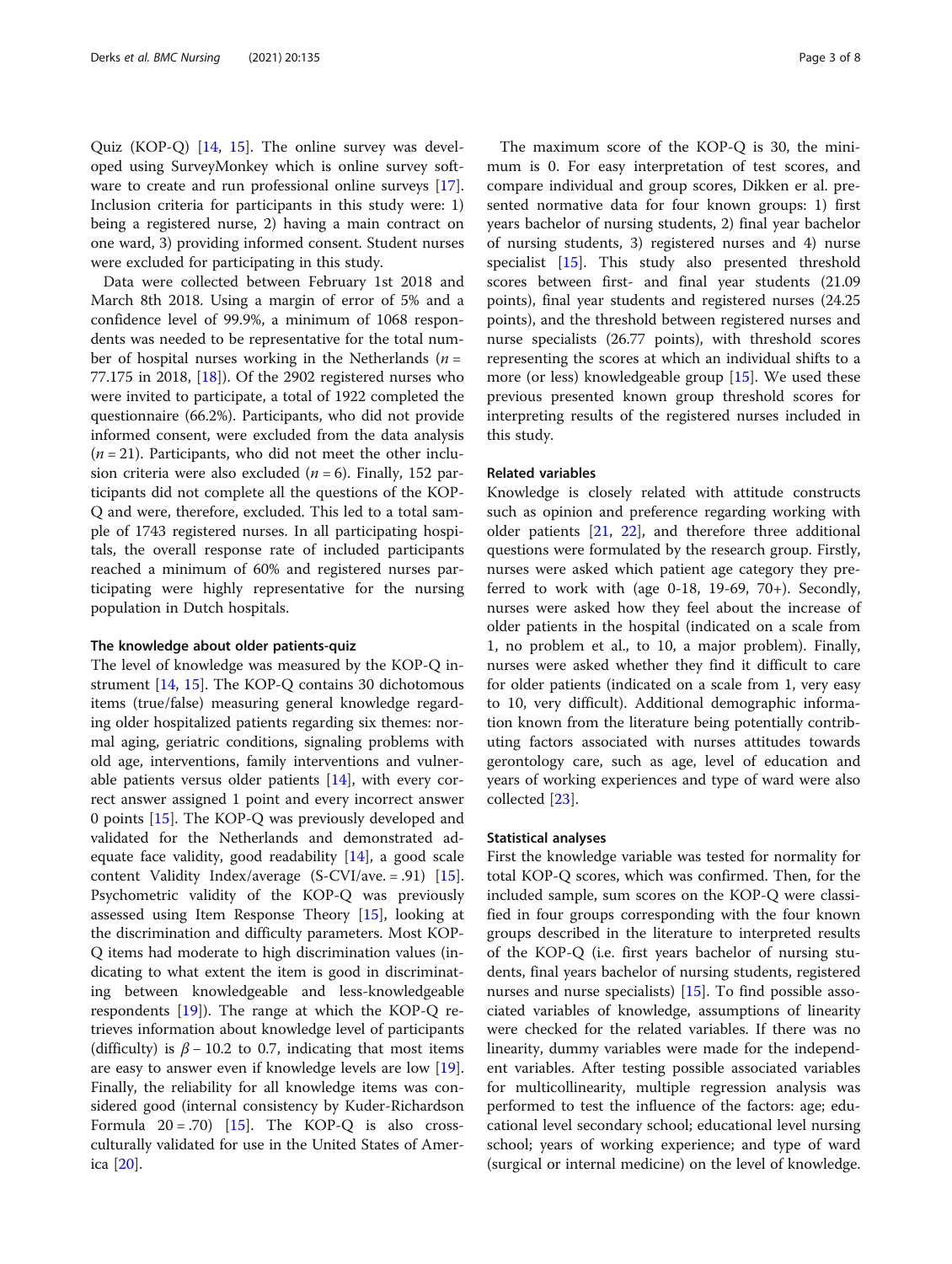This result was significant at the  $p \le 0.05$  level. Age and years of work experiences proved to have multicollinearity  $(r = .917)$  and were, therefore, assessed separately in the final model.

Finally, a hypothesis was formulated that knowledge was positively correlated with attitude constructs "opinion" and "preferences". The Pearson correlation test was used to test this hypothesis. Differences in preferences between groups was tested with independent sample ttest. Data analysis was performed using Statistical Packages for the Social Sciences (SPSS), version 24.0 [[24\]](#page-7-0).

# Ethical considerations

The procedures of this study were reviewed and approved by METC Brabant (the medical ethics committee), METC protocol number NW-2017-08. All participating hospitals provided formal approval for this study. All nurses who met the inclusion criteria received an e-mail with information about the research (information letter) and a link to the online survey. The first page of the online survey was again the information letter and an informed consent page. Only after providing informed consent, participants proceeded to the online survey. If consent was not given, the online survey was closed and no responses were collected.

# Results

# Sample characteristics

Registered nurses included in this study  $(n = 1743)$ where mostly female (91,5%) and had a mean of 15.81 (SD. 12.3) years of experience. 34.8% of nurses had an educational nursing background on the vocational level, 35.1% on the bachelor level and 27.5% was in-service educated (Table 1). The name "In-service education" is used in the Netherlands for education developed and provided before 1997 by hospitals to train their own nurses in an employee-student position. In-service education took 4 years to complete. From 1997, in-service education was replaced by two main types of nursing education in schools: one on the vocational level- and one at the bachelor level of nursing, both also taking 4 years to complete.

# Knowledge of Dutch nurses

Figure [1](#page-4-0) presents the percentage of registered nurses with knowledge levels comparable with the four known groups as presented in a previous study by Dikken et al. [[15\]](#page-7-0). Of the registered nurses in this study, 116 nurses (6.7%) demonstrated knowledge levels comparable with first year student knowledge levels (scoring < 21.09 points) and 519 nurses (29.8%) having knowledge levels comparable with final year student knowledge levels (scoring between  $21.10 - 24.25$  points). A total of 571 nurses (32.7%) demonstrated knowledge levels

| . |                                                                |
|---|----------------------------------------------------------------|
|   | on the Knowledge about Older Patients-Quiz ( $n = 1743$ )      |
|   | Table 1 Characteristics of participants with no missing values |

| <b>Characteristics</b>                                              |                   |
|---------------------------------------------------------------------|-------------------|
| Sex, female, n (%)                                                  | 1590<br>(91.5%)   |
| Missing, n                                                          | 5(0.3%)           |
| Age, mean (SD)                                                      | 38.7 (12.4)       |
| Missing, n                                                          | 122 (7.0%)        |
| Level of high school education (%)                                  |                   |
| Preparatory secondary vocational education (4 years)                | 876<br>(50.3%)    |
| Preparatory secondary higher education (5 years)                    | 686<br>$(39.4\%)$ |
| Pre-university education (6 years)                                  | 108 (6.2%)        |
| Missing, n                                                          | 73 (4.2%)         |
| Level of nursing education, n(%)                                    |                   |
| Vocational                                                          | 607<br>(34.8%)    |
| Bachelor                                                            | 611<br>$(35.1\%)$ |
| In-service                                                          | 479<br>(27.5%)    |
| Missing, n                                                          | 46 (2.6%)         |
| Years of experience, mean (SD)                                      | 15.81<br>(12.3)   |
| Missing, n (%)                                                      | 25 (1.4%)         |
| Type of ward where nurses currently working, n (%)                  |                   |
| Internal medicine                                                   | 910<br>(52.2%)    |
| Surgery specialties                                                 | 597<br>(34.3%)    |
| Combinations ward with internal medicine and surgery<br>specialties | 220<br>(12.6%)    |
| Unknown                                                             | $3(0.2\%)$        |
| Different                                                           | 13 (0.7%)         |
| Missing, n                                                          | $0(0\%)$          |

comparable with registered nurses (scoring between 24.26 – 26.77 points) and 537 nurses (30.8%) had knowledge levels comparable with nurse specialist knowledge levels (scoring> 26.77 points). A wide range in knowledge levels was observed between nurses in all hospitals and on all wards (Additional file [1](#page-6-0)). The range of knowledge levels of registered nurses varied with a minimum score of 15 points  $(n=3)$  to a maximum of 30 points  $(n = 23)$ , meaning a difference of 15 points on the KOP-Q (i.e. 15 correct answers).

In Table [2,](#page-4-0) all items with less than 90% of nurses answering the KOP-Q item correct are presented  $(n = 12)$ items). When looking at the content of these items, themes with the highest percentage of incorrect answers regarded cognitive problems (i.e. depression, delirium,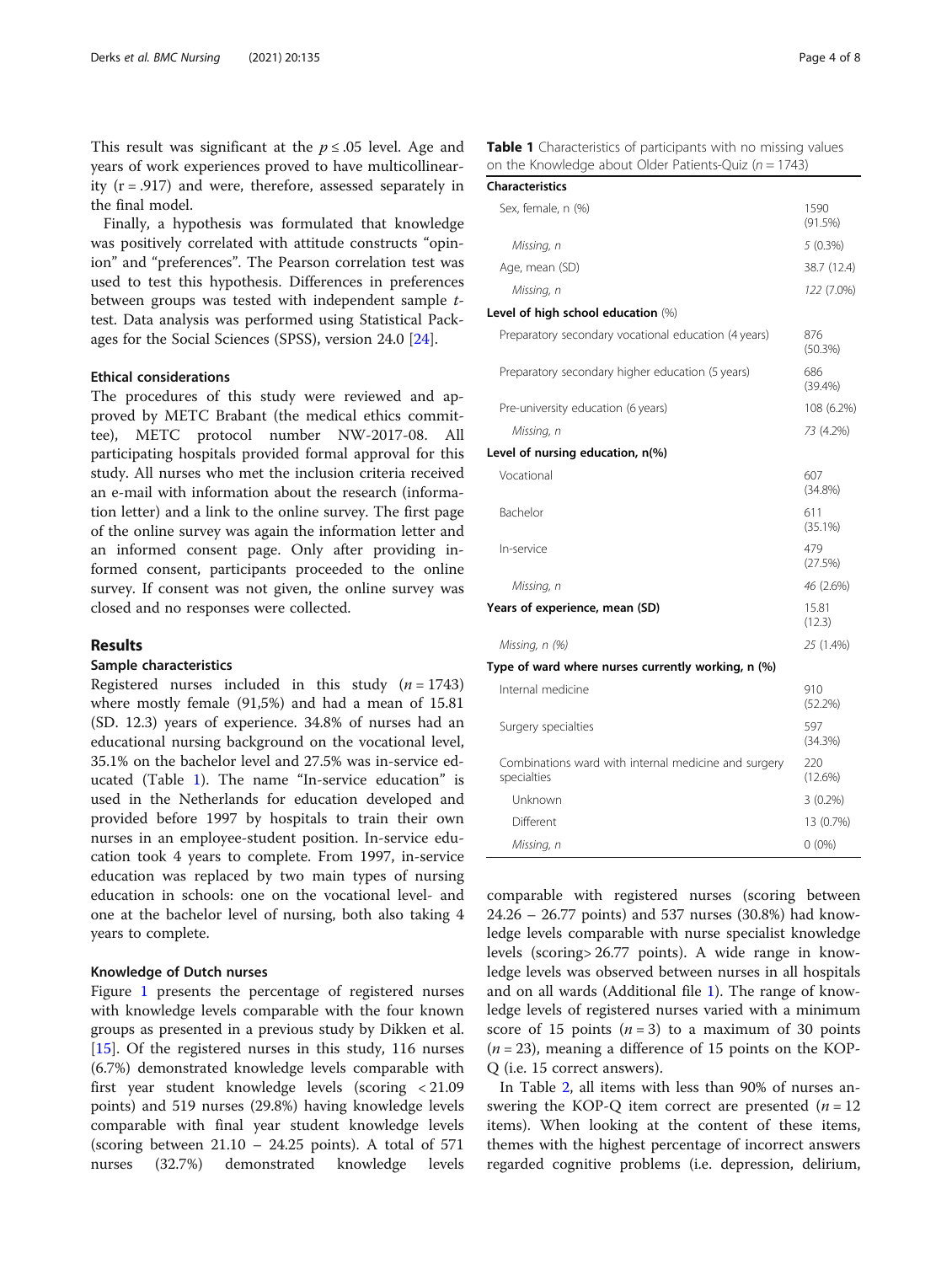<span id="page-4-0"></span>

dementia), medication, use of hearing aids, risk of falling and stress-incontinence. For an overview of the percentages correct and incorrect of all KOP-Q items, see Additional file [2](#page-6-0).

A statistically significant association was found between higher knowledge levels and age and work experiences, with older, more experiences nurses demonstrating higher knowledge levels ( $p < .001$ ). Furthermore, higher level of preparatory secondary education ( $p < .001$ ) and a higher level of nursing education were also associated to higher knowledge levels ( $p =$ .012). No statistically significant association was found between knowledge levels and the type of ward where nurses are working  $(p = .326)$ .

# Knowledge in relation with opinions and preferences

Of the registered nurses,  $12.5\%$  ( $n = 209$ ) answered the question "which target group would you prefer to work with" positively regarding the care for older patients. The majority of them  $(n = 1294, 77.6%)$  preferred to care for middle-aged patients and 164 (9.8%) nurses preferred to care for children, even though nurses working in pediatric wards were excluded from participation in this study. Table [3](#page-5-0) shows that participants who like to work with older patients (70+) have significantly higher knowledge levels compared with nurses who prefer to work with patients aged 0-18 ( $p < .001$ ) or patients aged 19-69  $(p = .006)$ . Another result was that most nurses do not find it difficult to take care of older patients (means for the groups were 3.65, 3.65 and 2.70 accordingly on a scale from 1, very easy to 10, very difficult). Furthermore, nurses who do not prefer taking care of older patients (70+), think the increase of older patients in the hospitals is a greater problem compared with nurses preferring to work with older patients ( $p < .001$ ). Finally, they find it more difficult to take care of them compared

**Table 2** Items of the KOP-O with a percentage of correct answered  $\lt$  90%

| Item<br>nr. | Question of the Knowledge about Older Patient - Quiz                                                                  | Percentage<br>correct | Percentage<br>wrong |
|-------------|-----------------------------------------------------------------------------------------------------------------------|-----------------------|---------------------|
|             | Forgetfulness, concentration issues, and indecisiveness are parts of aging rather than indicators of depression.      | 53.2%                 | 46.8%               |
| 5           | In general, older people are more sensitive to medication because their kidney and liver functions are<br>declining.  | 86.1%                 | 13.9%               |
| 8           | Patients rarely remember that they were anxious and/or restless during delirium.                                      | 67.8%                 | 32.2%               |
| 13          | Lowering the frequency of a medication is an effective intervention to achieve (medication) adherence by<br>patients. | 79.8%                 | 20.2%               |
| 19          | It is good to provide extensive instruction about how to complete tasks to patients with apraxia.                     | 58.2%                 | 41.8%               |
| 20          | When speaking to hearing-impaired older patients, it is best to speak at normal volume.                               | 56.7%                 | 43.3%               |
| 22          | In the case of difficulty swallowing, all medicines must be ground to ensure that patients ingest them.               | 72.2%                 | 27.8%               |
| 25          | As a nurse, you have to speak clearly into the ear of hearing-impaired older patients.                                | 61.7%                 | 38.3%               |
| 26          | Pain medication should be administered to older people as little as possible, due to the possibility of addiction.    | 86.9%                 | 13.1%               |
| 16          | In the case of delirium, bright lighting should be used to illuminate all of the corners of the room.                 | 70.3%                 | 29.7%               |
| 29          | The risk of falling is higher for people in the hospital setting than in those who are living at home.                | 65.3%                 | 34.7%               |
| 30          | Stress incontinence may occur in patients who are not capable of opening their own trousers.                          | 62.9%                 | 37.1%               |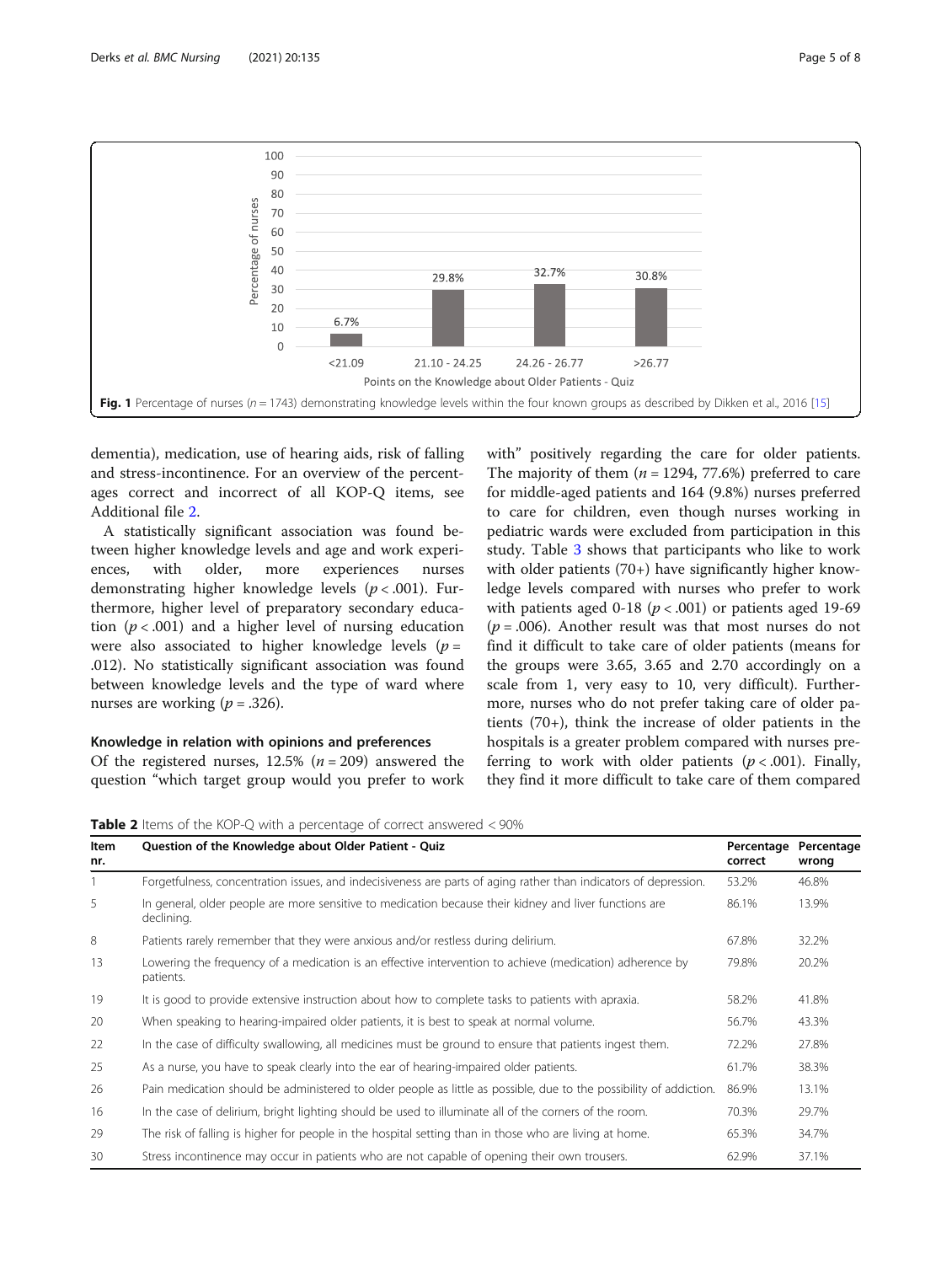<span id="page-5-0"></span>

|                                                                                                                                                                                         | Which target group would<br>you prefer to work with? |                   |                  |
|-----------------------------------------------------------------------------------------------------------------------------------------------------------------------------------------|------------------------------------------------------|-------------------|------------------|
|                                                                                                                                                                                         | 0-18 $(n = 164)$                                     | $19-69(n = 1294)$ | $70 + (n = 209)$ |
| What do you think of an increase in the number of older people? (Scale 1-10) <sup>a</sup> $(n = 1606)$                                                                                  | Mean 5.70***                                         | Mean 5.65***      | Mean 4.82***     |
|                                                                                                                                                                                         | (SD 2.40)                                            | (SD 2.32)         | (SD 2.77)        |
|                                                                                                                                                                                         | $n = 155$                                            | $n = 1254$        | $n = 197$        |
| Do you find it difficult to take care for older patients? (Scale 1-10) $P(n = 1646)$                                                                                                    | Mean 3.65*                                           | Mean 3.65**       | Mean 2.70        |
|                                                                                                                                                                                         | (SD 2.12)                                            | (SD 1.98)         | (SD 2.05)        |
|                                                                                                                                                                                         | $n = 162$                                            | $n = 1282$        | $n = 209$        |
| KOP-O score                                                                                                                                                                             | $24.95***$                                           | $25.10***$        | $25.59***$       |
|                                                                                                                                                                                         | (SD 2.50)                                            | (SD 2.35)         | (SD 2.34)        |
|                                                                                                                                                                                         | $n = 164$                                            | $n = 1294$        | $n = 209$        |
| $*$ = correlation 0.10 significant, $**$ = correlation 0.05 significant, $***$ = correlation 0.01 significant. <sup>a</sup> Nurses were asked how they feel about the increase of older |                                                      |                   |                  |

patients in the hospital (indicated on a scale from 1 (no problem et al) to 10 (a big problem)). <sup>b</sup>Nurses were asked whether they find it difficult to care for older patients (indicated on a scale from 0 (very easy) to 10 (very difficult))

with nurses who prefer to work with older patients  $(p < .001)$ .

# **Discussion**

The aim of this study was to explore the current knowledge about older patients of registered hospital nurses in the Netherlands and assess whether the level of knowledge is associated with age, level of education, working experience and specialty of ward. Furthermore, registered nurses' opinions and preferences and how these are related with knowledge levels were explored. The knowledge levels of 36.5% of Dutch nurses fell below the described knowledge levels of registered nurses in literature  $[15]$  $[15]$ . This is congruous with prior studies  $[6, 7, 16]$  $[6, 7, 16]$  $[6, 7, 16]$  $[6, 7, 16]$  $[6, 7, 16]$  $[6, 7, 16]$  $[6, 7, 16]$ . In a quarterly meeting in April 2018 with representatives of all participating hospitals associated with the RENurse consortium, results were presented and discussed. The group representatives consisted of healthcare professionals, educations and policymakers. They stated that given the complex care needs of older people, it is desirable that knowledge levels of registered nurses are at least within the norm-group scoring range of nurses and results presented were therefore considered alarming.

One important result presented in this study was the wide range in knowledge levels between nurses on both hospital and ward level (Additional file [1](#page-6-0)). From 79 out 89 wards (88.8%), the range of knowledge levels varied between the norm group student level to the norm group level of nursing specialists (Additional file [1\)](#page-6-0). This implies that an older patient admitted to a ward can receive highly different levels of quality of care on the same day as nurses with different knowledge levels provide care during the various shifts. Complications such as delirium and decubitus can develop quickly [\[25](#page-7-0), [26](#page-7-0)], with increased risk if nurses are not knowledgeable and act accordingly. It is remarkable that 36.5% of the Dutch nurses who demonstrate scores compared to norm group student levels do not benefit from their colleagues who score better than the norm-group of nurses (i.e.,

score at nurse specialist level). This result suggests that nurses do not share their knowledge effectively and/or provide peer feedback on a regular basis. When developing future education- and quality improvement programs it is important to take ways of providing peerfeedback effectively into account. Peer feedback is a process to ensure that patient care is delivered according to clinical practice standards, achieving an optimal level of quality [[27,](#page-7-0) [28](#page-7-0)]. This process supports self-regulation of clinical practice, personal empowerment, and a culture of accountability [[29](#page-7-0)]. As higher knowledge scores were observed in the older, more experiences nurses with higher education levels, and these factors influence the quality of care  $[30]$  $[30]$ , we believe that this group of nurses can serve as frontrunners, enhancing discussion on their ward and help to facilitate the process of peer feedback.

Secondly, this study demonstrated that most nurses do not find the care for older patients challenging which is in line with literature  $[6, 7, 9]$  $[6, 7, 9]$  $[6, 7, 9]$  $[6, 7, 9]$  $[6, 7, 9]$  $[6, 7, 9]$ . This is an important finding taking the low knowledge levels and negative attitudes, with only 12.5% of nurses prefer to care for older patients, into account. If nurses do not find caring for older patients challenging and have other preferences, their internal motivation to follow education and quality improvement programs regarding care for older patients will be low and effects of the education program will be influenced negatively [\[31](#page-7-0)]. Confronting individual nurses with their knowledge scores before entering an education program can help in gaining a better insight in one's own ability's and knowledge. This insight might provoke and motivate nurses to follow the education program on offer, as they understand there is much to gain for them by doing so [\[32\]](#page-7-0).

This study did find that nurses who do not prefer taking care of older patients (87.5%) and find it more difficult to care for them demonstrate lower knowledge levels regarding older patients. However, differences in knowledge levels were small. Results do imply that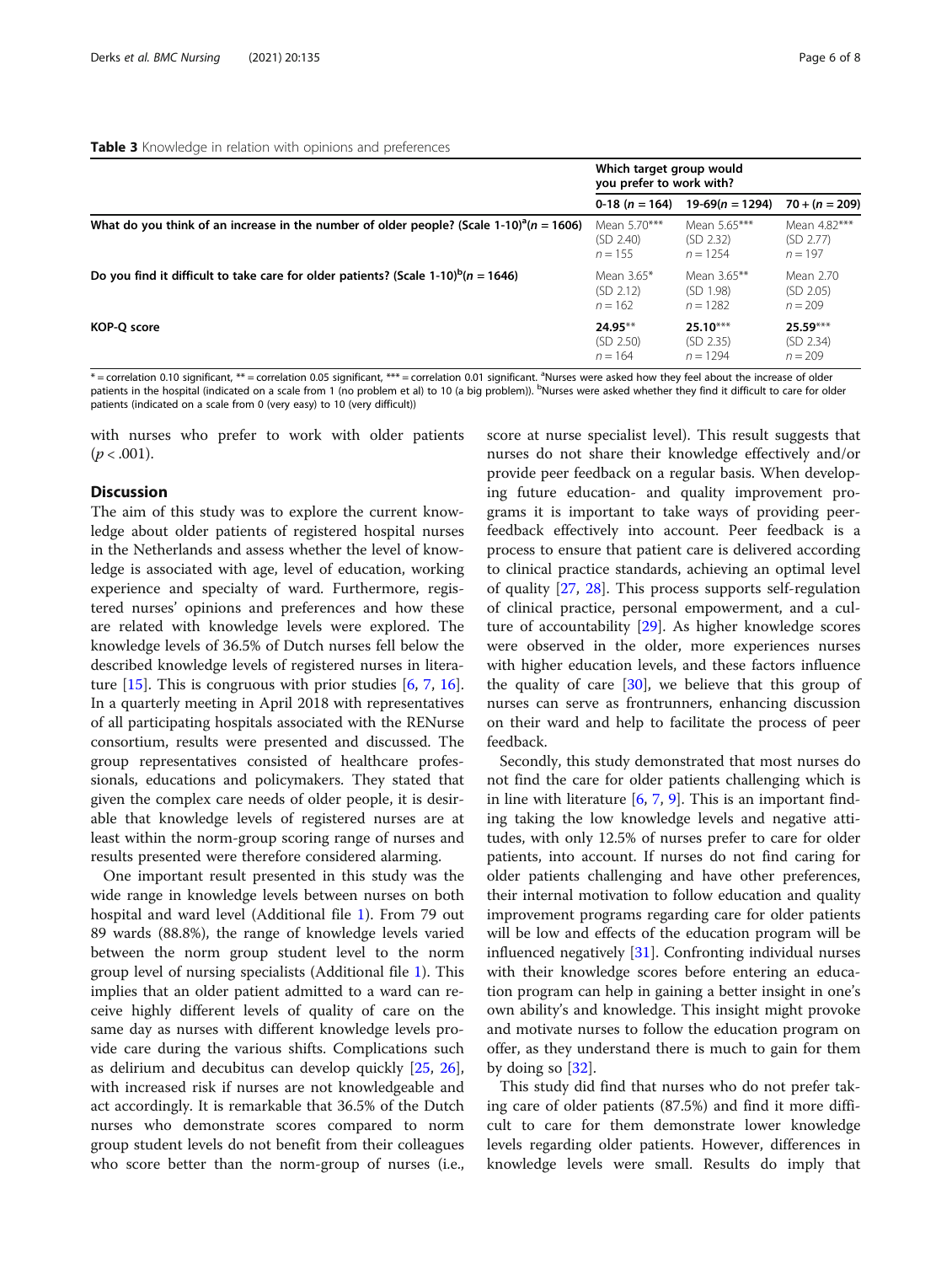<span id="page-6-0"></span>knowledge and attitude constructs such as perceptions and opinions are related and improving knowledge may, therefore, improve attitudes regarding older patients and vice versa. However, to fully understand the relation between these constructs and knowledge, more research is highly recommended.

Some considerations regarding this study should be discussed. For the first time, to our knowledge, the level of knowledge of nurses regarding older patients has been explored and described in a large (national) multicenter context providing insight in the magnitude of knowledge deficits regarding older patients in the Netherlands. To achieve a response rate above 60%, a nurse orientated research coordinator at each hospital site who was familiar with the wards and nurses proved essential [[33\]](#page-7-0). The minimum response rate of 60% is high for an online questionnaire and considered an adequate response rate by most commentators [[34\]](#page-7-0). This, in combination with findings in line from previous research, and the consistent findings between hospitals and wards in our study, makes that we believe that results of this study can be generalized towards other hospitals in the Netherlands. We did not do additional validity and reliability testing of the KOP-Q on this data, which could have decreased the validity of study results. Moreover, a relatively small number of nurses working on the emergency and intensive care department participated. Therefore, it is difficult to generalize the results for these specific groups of nurses, although these results are also in line with previous research  $[6, 35]$  $[6, 35]$  $[6, 35]$  $[6, 35]$ . Using an online survey tool which redirected participants who did not provided informed consent to a "thank you" page, makes is difficult to assess who these nurses were leading to insufficient insight in possible selection bias. However, with a sample size of 1743 registered nurses, we feel comfortable that the sample of this study is representative for the Netherlands. By having an online knowledge test, participants have the opportunity to seek information on the internet while answering the questions. Therefore, we assessed the time participants needed to answer all questions and did not see any abnormalities. For this study, patient outcomes were not included. It would be interesting to explore the influence of knowledge levels and attitudes in relation to patient outcomes. Finally, some differences that were found in knowledge levels were small and discussion can exist regarding the clinical relevance. Given the number of nurses included in this study and the variety in knowledge levels on hospital and ward level, the healthcare professionals, education and policymakers of the RENurse consortium share the opinion that these results are of clinical relevance and that nurses' knowledge regarding older

patients should be increased in all participating hospitals.

# **Conclusions**

Large differences in knowledge regarding older patients exist between Dutch nurses ranging from knowledge levels comparable with nursing students (first and final year) to knowledge levels comparable with nurse specialist. This implies that an older patient admitted to a ward can receive different levels of quality of care on the same day as nurses with different knowledge levels provide care during the various shifts. Moreover, this study shows that most nurses prefer to work with younger age groups over older patients and find the care for older patients easy which is in contrast with the knowledge levels observed. Given these results, addressing the shortcomings of nurses' knowledge and attitudes towards older patients in educational- and quality improvement programs should be a priority for healthcare professionals, educations and policymakers on a national level.

# Abbreviations

KOP-Q: Knowledge about Older Patients – Quiz; RENurse: Research and Education in Nursing consortium; S-CVI/ave.: Scale Content Validity Index/ average; SD: Standard Deviation; SPSS: Statistical Packages for the Social Sciences; METC: Medical ethics committee

# Supplementary Information

The online version contains supplementary material available at [https://doi.](https://doi.org/10.1186/s12912-021-00604-4) [org/10.1186/s12912-021-00604-4.](https://doi.org/10.1186/s12912-021-00604-4)

Additional file 1. Number of nurses related to norm group scores on ward and hospital level.

Additional file 2. Ouestions of the knowledge about Older Patient – Quiz [15] and percentage of Dutch hospital nurses ( $n = 1743$ ) who answered the question correct – wrong.

#### Acknowledgements

The authors like to thank Anita Wydoodt, Wilma Jackson, Wendy te Woerd, Marika Trieling, Monique Dings for their contribution to the RENurse consortium and this study.

# Authors' contributions

CD: Project administration, Methodology, Investigation, Formal analysis, Writing Original Draft, Writing – Review & Editing. MHvdE: Investigation, Methodology, Formal analysis, Writing – Review & Editing. LH: Investigation, Methodology, Formal analysis, Writing – Review & Editing. MvM: Investigation, Methodology, Formal analysis, Writing – Review & Editing. RENurse Consortium: Conceptualization, Investigation, Resources, Data Curation. MS: Conceptualization, Methodology, Writing – Review & Editing, Supervision. JD: Conceptualization, Formal analysis, Methodology, Writing Original Draft, Writing – Review & Editing, Supervision. All authors have read and approved the manuscript.

# Funding

None to declare.

#### Availability of data and materials

Data can be shared upon request with J. Dikken ([j.dikken@hhs.nl](mailto:j.dikken@hhs.nl) or [dikken.](mailto:dikken.j@gmail.com) [j@gmail.com\)](mailto:dikken.j@gmail.com).